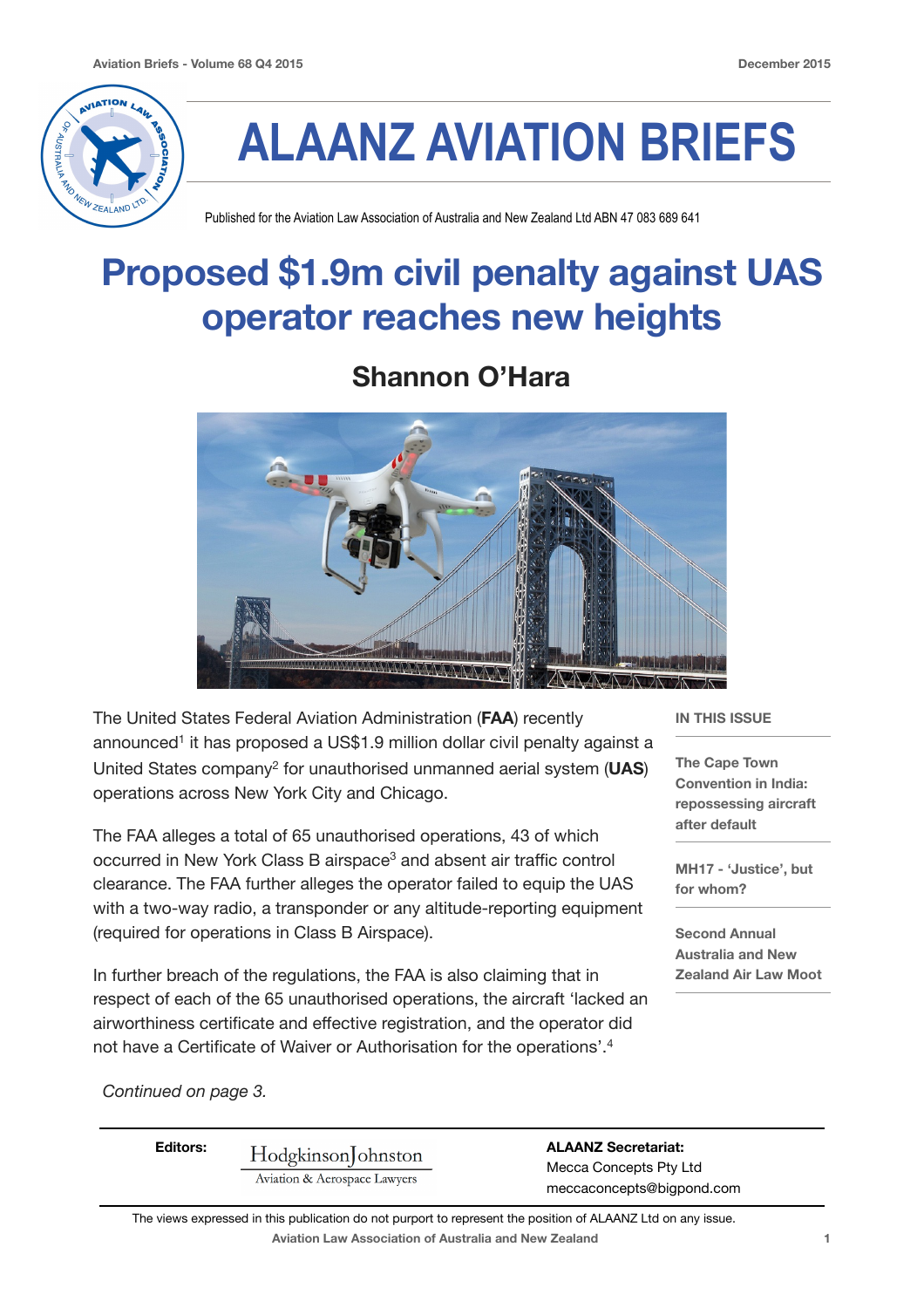### **Table of Contents**

| Proposed \$1.9m civil penalty against UAS operator reaches new heights       | 1  |
|------------------------------------------------------------------------------|----|
| The Cape Town Convention in India: repossessing aircraft after default       | 3  |
| MH17 - 'Justice', but for whom?                                              | 5  |
| Off to the High Court: Robinson Helicopters granted special leave            | 8  |
| Aviation has an emissions problem – and COP 21 can't (and won't) solve it 10 |    |
| Second Annual Australia and New Zealand Air Law Moot                         | 11 |
| <b>Editors</b>                                                               | 13 |
| Contributors                                                                 | 13 |
| <b>Questions</b>                                                             | 13 |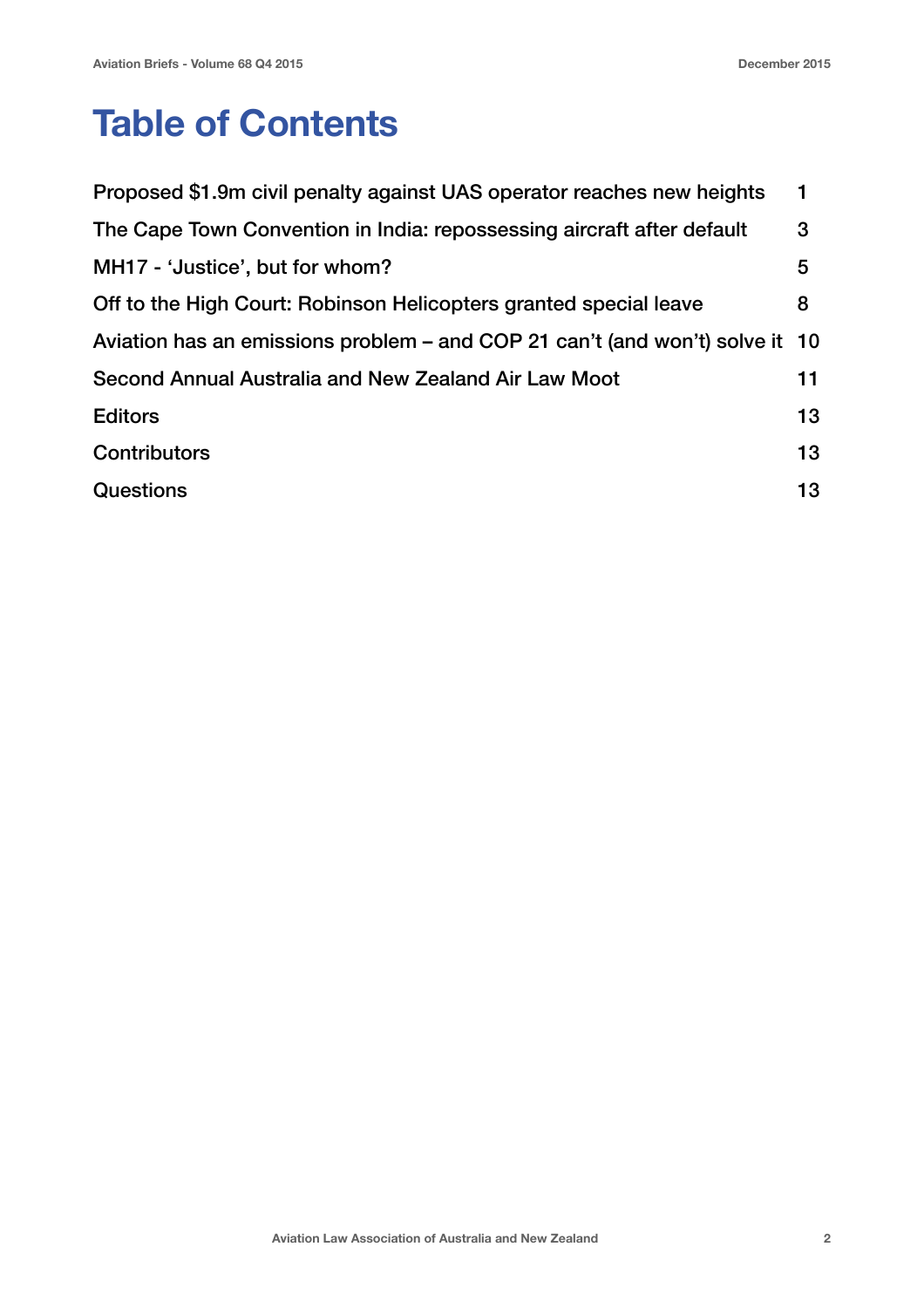## **Proposed \$1.9m civil penalty against UAS operator reaches new heights** (from p1)

The UAS operator has 30 days to respond to the FAA from when it receives the FAA's enforcement letter.5 There is no information to hand at this stage in regards to if, and how, the company proposes to respond to the FAA's enforcement letter.

It is understood this is the largest civil penalty proposed by the FAA against a UAS operator and certainly demonstrates the FAA's commitment to a strong stance on the regulation and management of UAS's in United States airspace and will no doubt serve as a deterrent to inappropriate UAS operations in the United States.

While UAS regulatory developments in the United States are worthwhile noting and are of interest in the Australian aviation industry, readers should bear in mind the civil penalty proposed by the FAA in this matter is regulated exclusively by the laws of the United States and so will not have application in Australia.

By contrast, operations found to be in breach of the Australian regulations<sup>6</sup> on similar grounds (i.e. operations in controlled airspace<sup>7</sup> and hazardous operations<sup>8</sup>) carry maximum fines of up to AU\$9,000.00, $9$  although to date the majority of fines issued by the regulator have been significantly lower than the maximum penalty.

- 1. http://www.faa.gov/news/press\_releases/news\_story.cfm?newsId=19555.
- 2. SkyPan International, Inc. of Chicago.

3. Class B airspace in the USA is defined around key airport traffic areas, usually airspace surrounding the busiest airports in the country. In New York the Class B airspace services all three major airports John F. Kennedy International Airport (JFK), Newark Liberty International Airport (EWR) and La Guardia Airport (LGA).

4. http://www.faa.gov/news/press\_releases/news\_story.cfm?newsId=19555.

5. Ibid.

6. Refer to the Civil Aviation Safety Regulations 1998 (Cth), Part 101 (CASRs).

- 7. CASRs, 101.070.
- 8. CASRs, 101.055.

9. 50 penalty units; calculated by reference to the Crimes Legislation Amendment (Penalty Unit) Act 2015 (C'th), Schedule 1, Subsection 2 (definition of penalty unit; \$180).

### **The Cape Town Convention in India: repossessing aircraft after default**

#### **Patrick Wilson**

Prior to October 2012, Kingfisher Airlines, formerly one of India's major carriers, experienced severe cash-flow problems and defaulted on multiple aircraft leases. Subsequent issues associated with Kingfisher Airlines in relation to the default highlight problems faced by aircraft financiers and lessors generally in enforcing their rights in India despite that country being a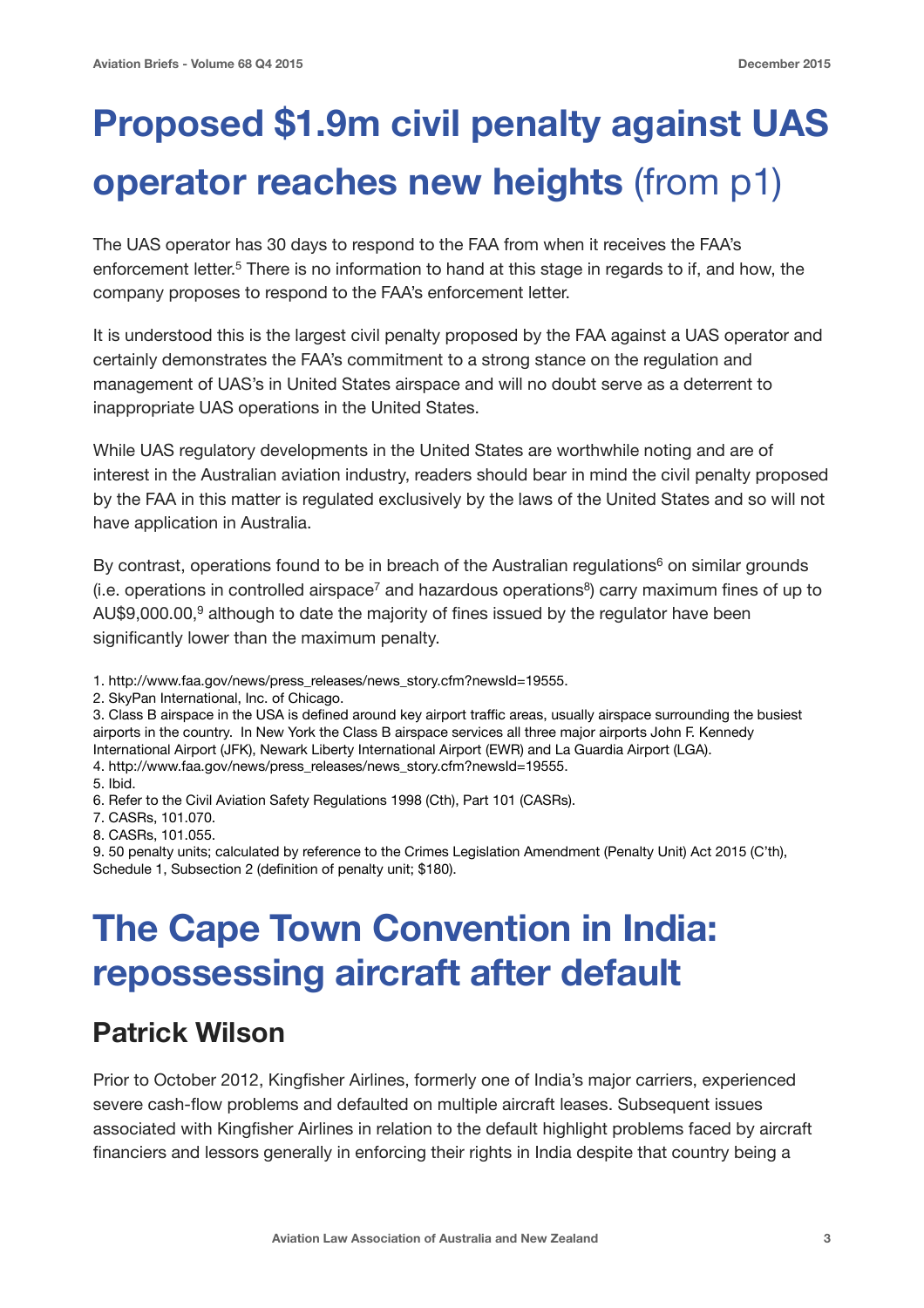signatory to the *Cape Town Convention on International Equipment in Mobile Equipment* (2001) (**Convention**).

The Directorate General of Civil Aviation (**DGCA**) suspended Kingfisher's operating certificate in October 2012 and revoked the airline's certificate in February 2013. However, the DGCA delayed deregistration of aircraft owned by multiple lessors who had correctly filed Irrevocable De-Registration and Export Request Authorisations (**IDERAs**). It took six months of legal battles for International Lease Finance Corporation (**ILFC**) to procure authorisation to remove one of its leased aircraft—five further aircraft took longer to repossess.1

This happened despite India acceding to and implementing the Convention. The DGCA's refusal to de-register aircraft and issue the aircraft with an export certificate of airworthiness shook some lessors' confidence in the Indian aviation leasing market. Those lessors' fears may have been well founded.

By December 2014, Spicejet, another large Indian airline, was experiencing significant financial difficulty and had defaulted on a number of Boeing 737 leases. The lessors wrote to Spicejet terminating the aircraft leases and requiring it to immediately return the aircraft and associated documents.2

Spicejet did not comply with the directive, forcing the lessor to approach the DGCA to deregister and issue export certificates of airworthiness for the aircraft. Under the Convention, the DGCA has five days to comply with the request. The DGCA, however, did not de-register or issue export certificates of airworthiness for the aircraft. Spicejet continued to operate the aircraft despite the lessors terminating the leases.

The lessors took action in the High Court in New Delhi. The DGCA and Spicejet argued inter alia that: 1) certain unspecified non-consensual rights and interests trumped the lessors' claims; 2) the DGCA's power to de-register an aircraft under the Convention was simply an enabling power rather than a direction to act; and 3) de-registering the aircraft would impinge upon public interest.

The Court dismissed all of the respondents' arguments. The Court found that the Government of India had filed the correct declaration to allow certain liens which constitute non-consensual rights and interests to take priority over a creditor's rights. The respondents could not, however, point to any non-consensual right or interest that could take priority in this case. The Court also found that, under revised Rule 30(7) of the *Aircraft Rules 1937* (New Delhi), the DGCA had no discretion in deciding whether to de-register an aircraft object upon a creditor fulfilling the conditions listed in Rule 30(7)—if the conditions are fulfilled, the DGCA must de-register the aircraft.

Notably, the Court stated, in relation to the respondents' public interest argument:

*I AM ALSO NOT IMPRESSED BY THE SUBMISSION ADVANCED ON BEHALF OF SPICEJET THAT DE-REGISTRATION AND/OR REPOSSESSION OF THE AIRCRAFT OBJECTS WOULD IMPINGE UPON PUBLIC INTEREST… [T]HERE IS AS MUCH IF NOT MORE PUBLIC INTEREST IN ENSURING THAT TREATY OBLIGATIONS ARE HONOURED AND THAT PARTIES ADHERE TO THEIR RESPECTIVE CONTRACTUAL OBLIGATIONS. THE VERY FACT THAT INDIA HAS RATIFIED THE CONVENTION AND PROTOCOL GIVES*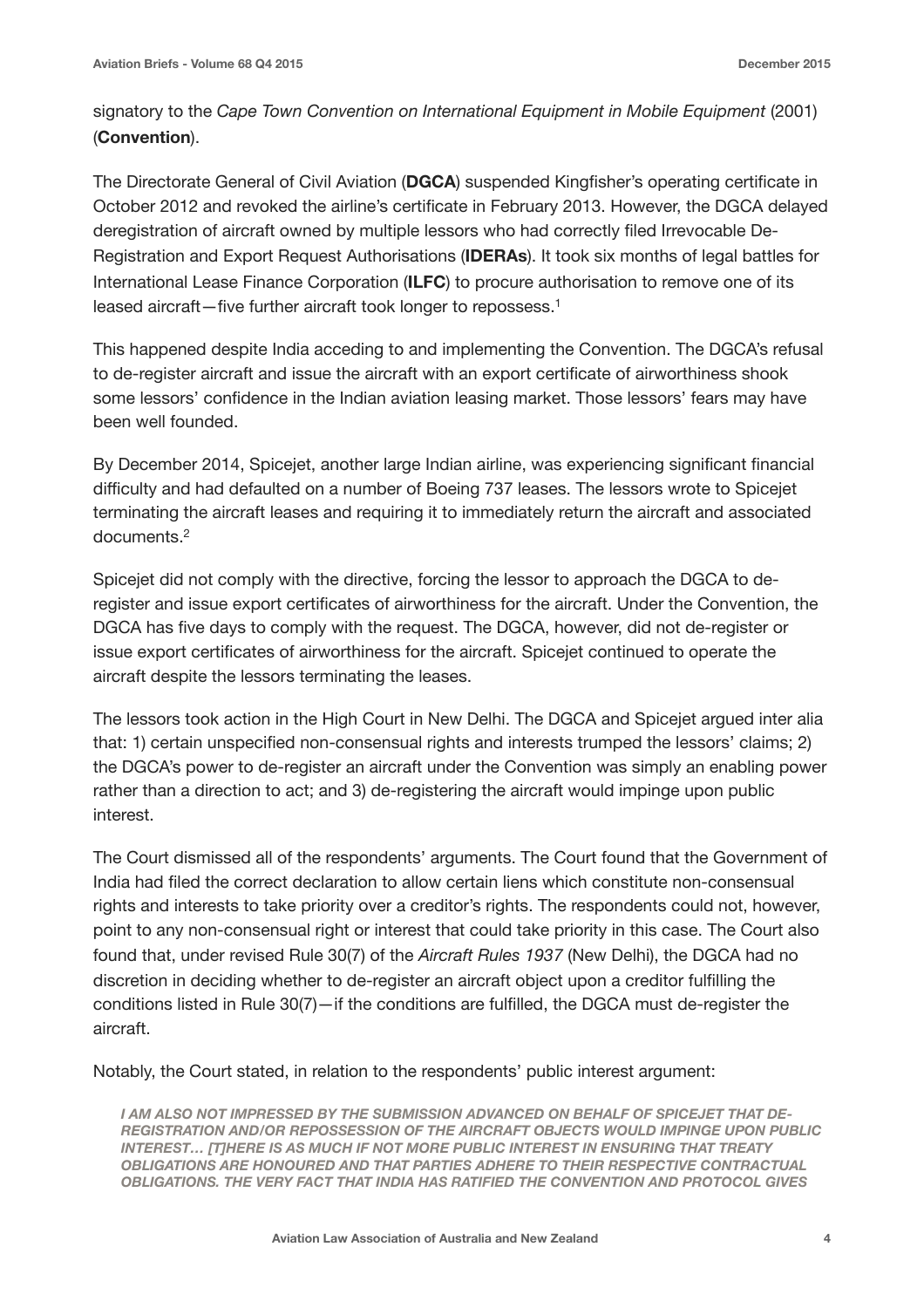*RISE TO THE PRESUMPTION THAT IT HAS BEEN DONE IN THE LARGER PUBLIC INTEREST, AS AGAINST A NARROW INTEREST OF ONE PARTICULAR AIRLINE.***<sup>3</sup>**

#### What this means for lessors

The New Delhi High Court's ruling assists lessors to understand their rights and the circumstances in which Indian courts will enforce the Convention. An important issue lessors have faced in India is the DGCA's refusal to promptly de-register aircraft (if indeed it agrees to de-register aircraft at all). While Rule 30(7) of the *Aircraft Rules* now explicitly requires the DGCA to de-register aircraft when presented with an IDERA-holder's application for de-registration and export, there is so far no evidence that the DGCA will follow the rule in a timely manner; even after the rule was added, the DGCA did not de-register the aircraft in question.

As a result of the ruling, lessors may take some comfort in the fact that Indian courts will now likely uphold their claims under the Convention. It is the author's view, however that until there is evidence the DGCA will enforce Rule 30(7) and the Convention requirements, lessors may not be confident they can enforce these rights absent legal action.

1. Centre for Aviation "Kingfisher suspension raises questions for lessors & financiers, could add to India's cost pressures" 28 March 2013, <http://centreforaviation.com/analysis/kingfisher-suspension-raises-question-for-lessors- financiers-could-add-to-indias-cost-pressures-102603>

2. AWAW39423 Ireland Ltd & Others v Directorate General of Civil Aviation WP(C) 871/2015, WP(C) 747/2015 & CM Nos. 2894/2015 & 2895/2015 19 March 2015, available at [<http://indiankanoon.org/doc/131705572/](http://indiankanoon.org/doc/131705572/)> 3. At 27.

### **MH17 - 'Justice', but for whom?**

#### **David Hodgkinson and Rebecca Johnston**

In mid-October, the final report of the Dutch Safety Board found definitively that the Malaysia Airlines Flight 17 (**MH17**) crash in July 2014 was caused by the detonation of a 9N314M warhead. It was launched by a Russian-made Buk surface-to-air missile system from a 320 square-kilometre area in the eastern part of Ukraine.

According to the report, the warhead was detonated to the left and above the cockpit. Due to the impact and the blast, the occupants of the cockpit were killed immediately and the aircraft 'broke up in the air.' All of the 298 occupants were killed.

Russian-supported rebels were – and are – fighting Ukrainian forces in the eastern Ukraine. And while the Dutch Safety Board, of course, made no findings as to who launched the warhead, it has widely been reported that that report's conclusions are consistent with the view that MH17 was shot down by Russian-backed separatists.

In the wake of the Board's report, Prime Minister Malcolm Turnbull has said that Australia is 'determined to do everything we can … to identify those responsible and bring them to justice.'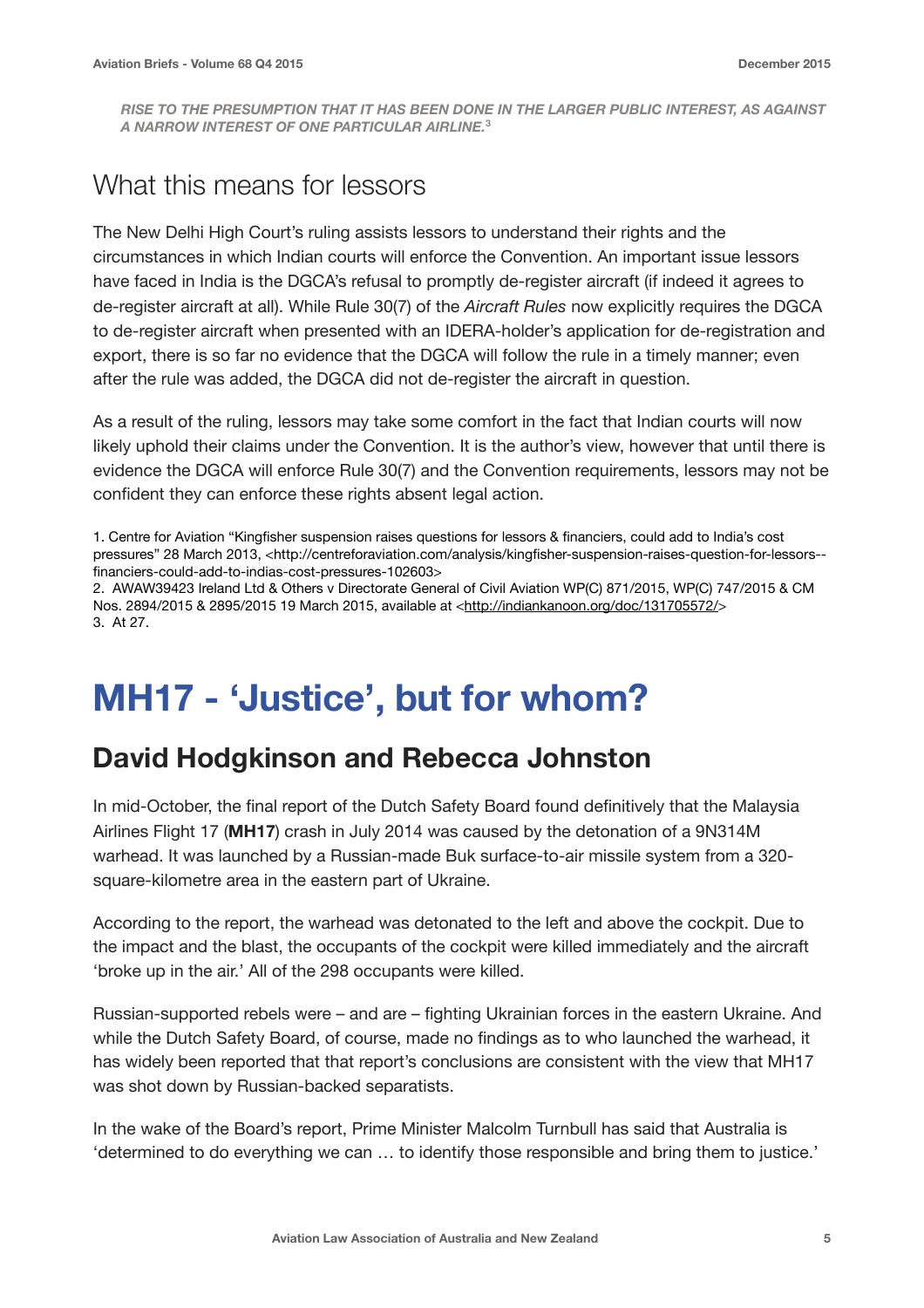Foreign Minister Julie Bishop referred to international tribunals or national prosecutions as possible 'effective means of bringing the perpetrators to justice.'

#### Justice?

However, 'justice' itself, of course, is not straightforward. And in terms of MH17 there are multiple 'strands' and forms of justice:

- justice for the families of MH17 in terms of identifying, bringing to trial and punishing those who launched the Buk missile which brought down the aircraft (the Turnbull/Bishop 'justice');
- justice in the form of monetary compensation (to families) for the death of passengers on board MH17;
- holding MH to account for choosing to fly a route which some airlines chose not to fly due to the conflict on the ground in eastern Ukraine; and
- justice with regard to the conflict between Russian proxies and the Ukrainians on the ground.

And there are issues, of course, with notions of justice. Do we mean fairness in protecting rights and protesting wrongs? Fairness in the way people are dealt with? The process (or outcome) of using laws to fairly judge and punish crimes and criminal activity? And do we confuse justice with compensation (at least in liability terms) – perhaps the point here given the various issues? MH17 raises all of these questions.

#### Launch of the Buk missile

We know that the crash of MH17 was caused by the detonation of a warhead launched from the eastern part of Ukraine using a Buk missile system. It is not known definitively who launched the missile; the Dutch Safety Board report makes no findings regarding the issue.

Australia's foreign minister is focused on prosecution of those responsible for the launch and detonation. She refers to returning to the UN Security Council and establishing an international tribunal. She mentions national prosecutions. She also says that payment of passenger compensation is reliant on criminal investigations:

*ANY ISSUE OF COMPENSATION WILL DEPEND UPON HOLDING TO ACCOUNT THE PERPETRATORS OF THE CRIME...I THINK THAT BEING ABLE TO IDENTIFY THE PERPETRATORS OF THE CRIME WOULD BE A PRECONDITION TO DEMANDING COMPENSATION.*

But, of course, this is not the case – justice in the form of compensation for passenger death (or injury) under relevant aircraft liability and passenger compensation regimes is entirely distinct.

#### Compensation for passenger death or injury

'Justice' in terms of passenger, or next-of-kin, compensation which applies to MH17 (unrelated to criminal investigation or international tribunals) is determined by finding the same treaty in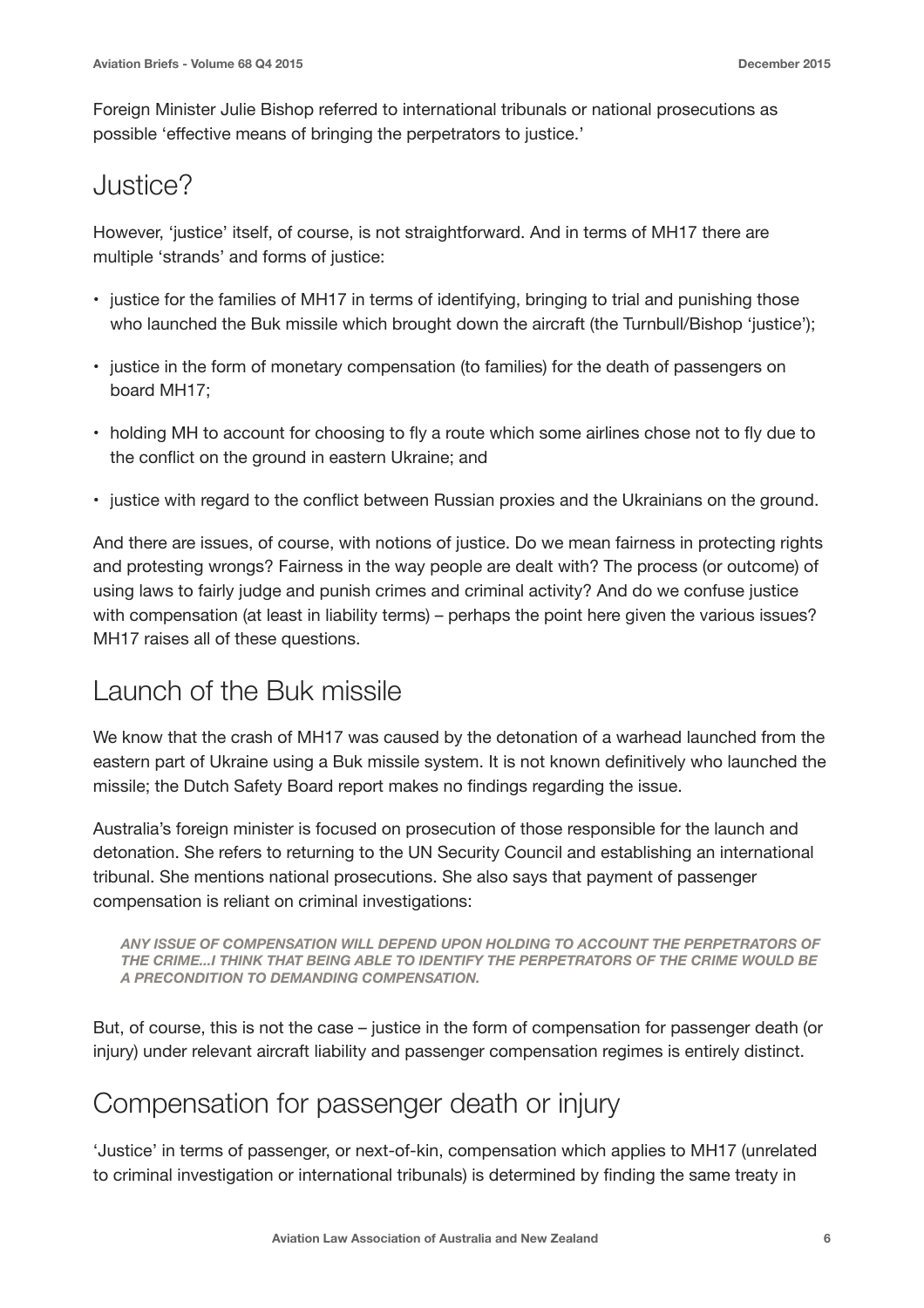place at the point of departure and the passenger's final destination as ticketed. For MH17 passengers that will mostly be the Montreal Convention, but other less favourable regimes may apply to other passengers.

Article 17 of the Montreal Convention provides that a carrier justice in the form of monetary compensation (to families) for the death of passengers on board MH17

*IS LIABLE FOR DAMAGE SUSTAINED INCASE OF DEATH OR BODILY INJURY OF A PASSENGER UPON CONDITION ONLY THAT THE ACCIDENT WHICH CAUSED THE DEATH OR INJURY TOOK PLACE ON BOARD THE AIRCRAFT …* 

Death or injury must be caused by an 'accident.' The most widely and generally accepted definition of an accident is set out by the US Supreme Court: liability under Article 17 'arises only if a passenger's injury [or death] is caused by an unexpected or unusual event or happening that is external to the passenger …'.

Under Article 21 of the Montreal Convention, for damages arising under Article 17 not exceeding 113,100 SDRs (or about USD 170,000) per passenger, the carrier cannot exclude or limit its liability.

MH's liability is potentially *unlimited* unless it can prove (and burden of proof is with the carrier) that damage 'was not due to the negligence or other wrongful act or omission of the carrier or its servants or agents' or that such damage was solely due to the negligence or other wrongful act or omission of a third party. And that could be a problem.

#### Liability for flight path choice: The Dutch Safety Board report

The issue is whether it was reasonable, given the conflict below, for MH to choose the flight path it did – and whether it should be held to account for that choice.

The Dutch Safety Board report notes that the airspace over eastern Ukraine 'was much in use' between 14 and 17 July 2014; 61 airline operators from 32 countries 'routed their flights through this airspace,' including MH. On the day MH crashed, while 160 commercial airliners flew over the area, other airliners stopped flights over the region (it should be noted that it's rare for states to close their airspace because of armed conflict).

It appears that current arrangements with regard to flying over conflict areas are inadequate. The Board notes that operators 'assume that unrestricted airspaces are safe,' and that they do not usually take into account the safety of the countries they fly over. When flying over a conflict area, an additional risk assessment, then, is necessary.

It is recommended by the Safety Board that operators and states 'exchange more information about conflict areas and potential threats to civil aviation.'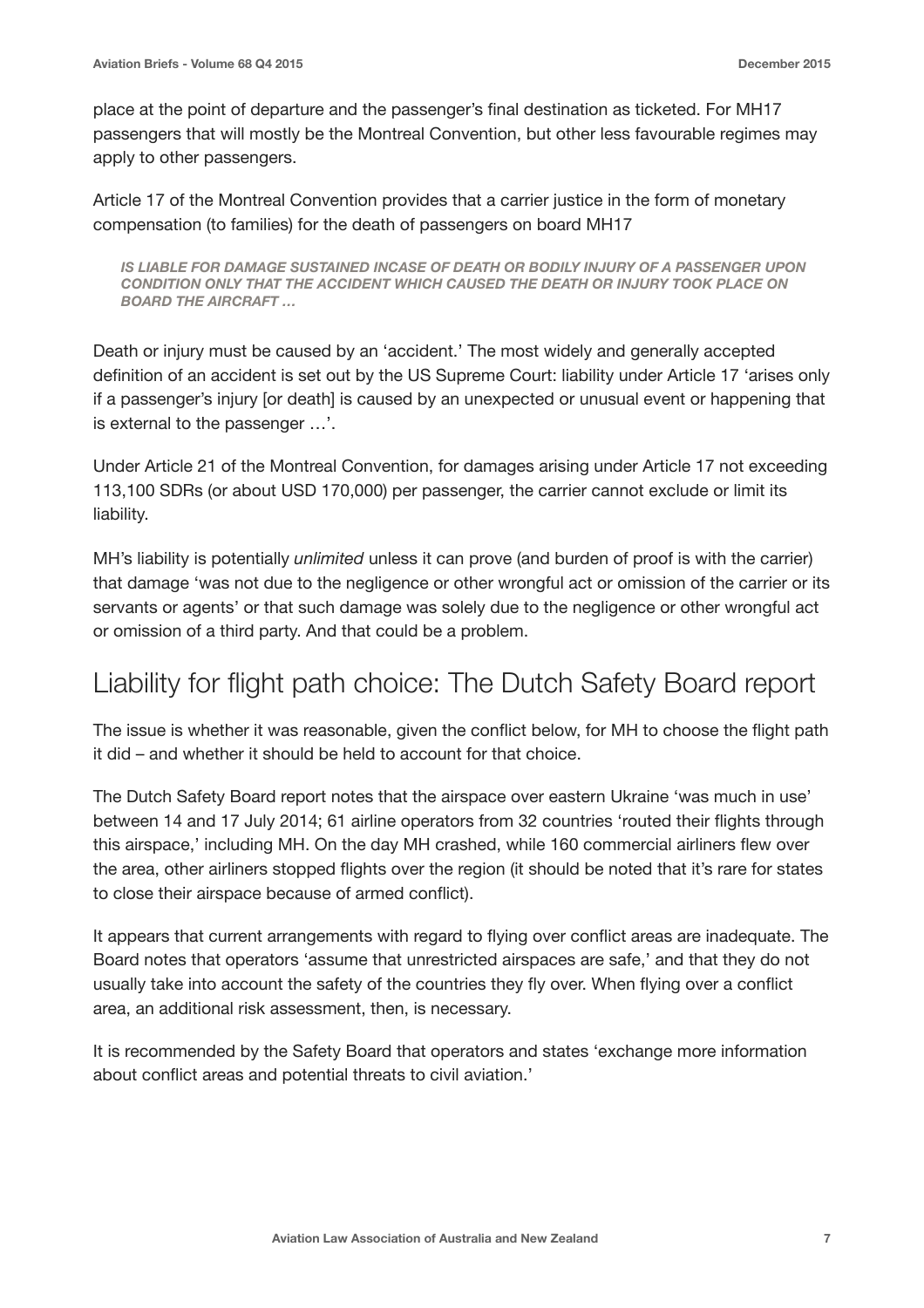#### Armed conflict in eastern of Ukraine - parties

Finally, what does justice look like in terms of resolving the armed conflict in the eastern part of Ukraine? The conflict arose out of the Ukrainian government's attempts to align the country with the EU following difficult economic circumstances. The Ukrainian president, however, pulled out of a trade deal with the EU and accepted billions of dollars from Russia. Protests began and have continued, the president fled, and Russian soldiers occupied Crimea, a Ukrainian province.

And, on 17 July 2014, a Russian-made Buk surface-to-air missile system, likely operated by Russian-backed separatists, launched a warhead from eastern Ukraine which caused the crash of MH17.

#### Aviation confronts 21st century problems

Aviation, which transformed travel and way of life in the 20th century, is itself being transformed in the 21st century and faces some difficult 21st century problems. These problems include the aviation emissions problem (emissions from aircraft remain unregulated), economic viability, the system of bilateral airservices agreements, and terrorism.

All involve difficult issues of sovereignty. MH17 involves additional issues of justice and compensation.

*Footnotes can be supplied on request.*

### **Off to the High Court: Robinson Helicopters granted special leave**

#### **Shannon O'Hara**

In *Graham McDermott & Ors -ats- Robinson Helicopter Company Incorporated* (**RHC**) 1:

- the primary judgement found the RHC was neither negligent nor in breach of the consumer protection provisions set out under the *Trade Practices Act 1974* (Cth) (**TPA**) in regards to periodic inspection procedure instructions set out in the R-22 maintenance manual; and
- the Court of Appeal overturned the primary judgment finding instead that the RHC maintenance manual did not provide adequate guidance to Licensed Aircraft Maintenance Engineers (**LAMEs**) performing periodic inspections.

Following the Court of Appeal's decision, RHC filed a Special Leave Application (**Application**) with the Australian High Court heard on 16 October 2015 before Justices Kiefel and Gordon.<sup>2</sup>

At the Application, Counsel for RHC<sup>3</sup> contended the Court of Appeal erred in two respects: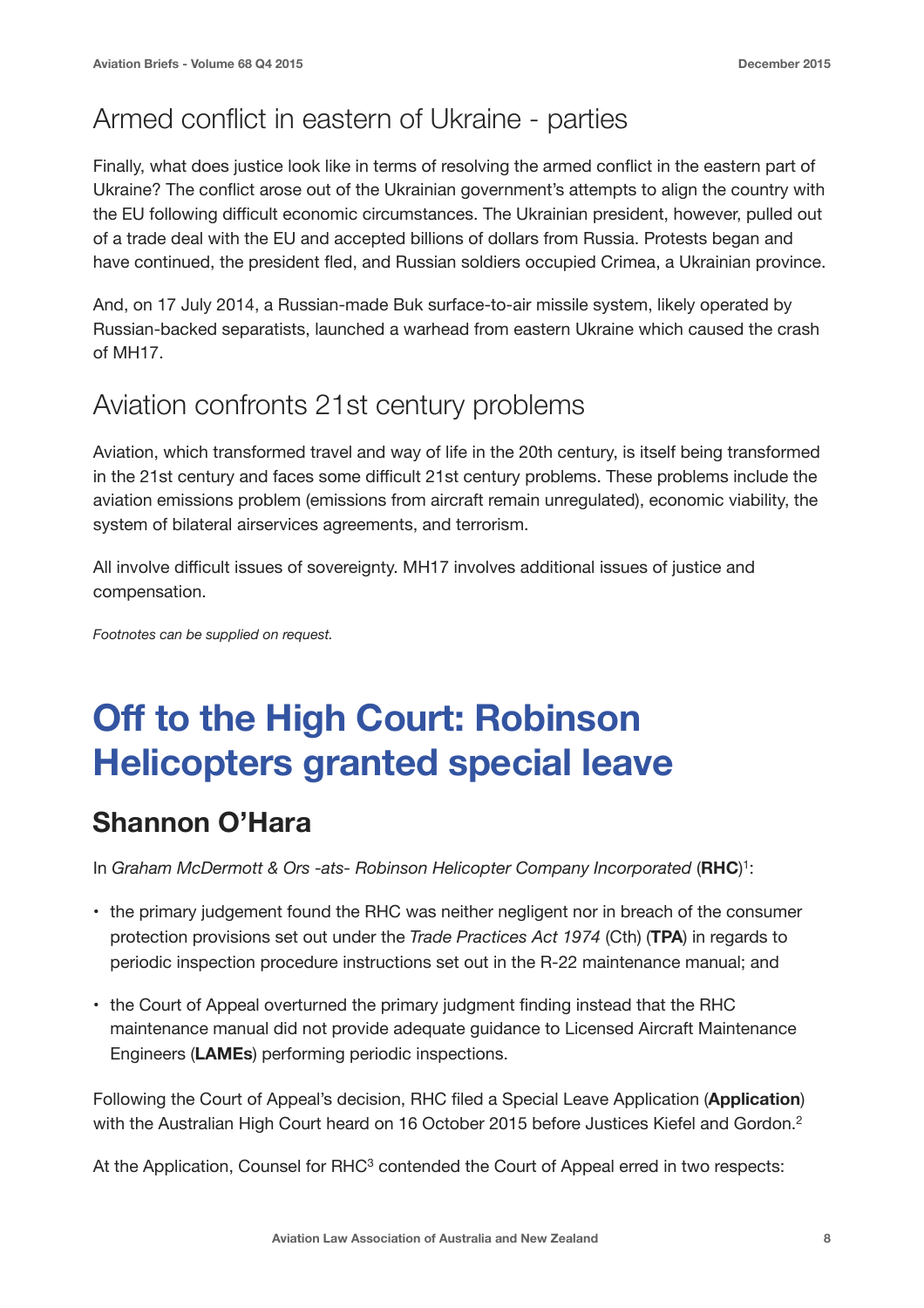- It overturned important findings of fact made by the trial judge about the absence of a torque stripe without any proper basis to have done so.<sup>4</sup>
- The majority did not consider the evidence presented at trial<sup>5</sup> about whether the absence of certain directions in the maintenance manual either directly or indirectly caused the failure which lead to the subject helicopter crash. RHC argued that despite having not considered this evidence, the majority proceeded to make a determination in favour of McDermott in both tort and the TPA  $6$

Counsel for McDermott<sup>7</sup> disputed RHC's contention that the relationship between the cause of the accident and the absence of certain directions in the maintenance manual was an issue during the Court of Appeal hearing. Counsel for McDermott argued this matter is one where:

*SPECIALIST AND HIGHLY TRAINED AIRCRAFT MECHANICS ARE INVOLVED AND WHO REGARD EACH AIRCRAFT MAINTENANCE MANUAL AS THOUGH IT IS TO BE FOLLOWED TO THE LETTER.***<sup>8</sup>**

Despite having followed the maintenance manual to the letter, that manual lacked the requisite directions to enable the LAMEs to detect the defect that existed in the helicopter and, as a result, the subject helicopter crash ensued.9

The Court granted RHC's request for a grant of special leave in this matter with the parties estimating it will be heard by the High Court over the course of two days in early 2016.<sup>10</sup> Developments in relation to this matter will be monitored and a further report in *ALAANZ Briefs* on the outcome of the High Court hearing will be provided.

In the meantime, the ongoing litigation of this matter serves to highlight for manufacturers the importance of ensuring all manuals associated with aircraft provide not only clear and concise instructions, but also instructions which accord, where appropriate, with industry practice.

Finally, for those involved in the provision of maintenance services to the aviation industry, this case continues to affirm the importance of following the instructions set out in the maintenance manual without deviation, and provides ongoing insight into the court's expectations of LAMEs involved in the provision of aircraft maintenance services.

2. Transcript of proceedings, Robinson Helicopter Company Incorporated v Graham James McDermott & Ors [2015] HCATrans 274 [16 October 2015].

3. Mr S.L.Doyle, QC.

4. Transcript of proceedings, Robinson Helicopter Company Incorporated v Graham James McDermott & Ors [2015] HCATrans 274 [16 October 2015] [Opening by Doyle, QC].

5. RHC suggested the relevant evidence included: the absence of reliance by the LAMEs on the manual in carrying out the performance of their work; confirmation the LAMEs did not comply with the manual in certain respects; and evidence from the relevant LAMEs that they knew the way to determine whether the bolt was properly torqued was by application of a torque wrench, notwithstanding the absence of a direction to do so in the manual.

6. Transcript of proceedings, Robinson Helicopter Company Incorporated v Graham James McDermott & Ors [2015] HCATrans 274 [16 October 2015] [Opening by Doyle, QC].

7. Mr W. Sofronoff, QC.

8. Transcript of proceedings, Robinson Helicopter Company Incorporated v Graham James McDermott & Ors [2015] HCATrans 274 [16 October 2015] [340].

9. Ibid [350].

10. Ibid [715 – 725].

<sup>1.</sup> McDermott & Ors v Robinson Helicopter Company [2014] QSC 34 and McDermott & Ors v Robinson Helicopter Company Incorporated [2014] QCA 357.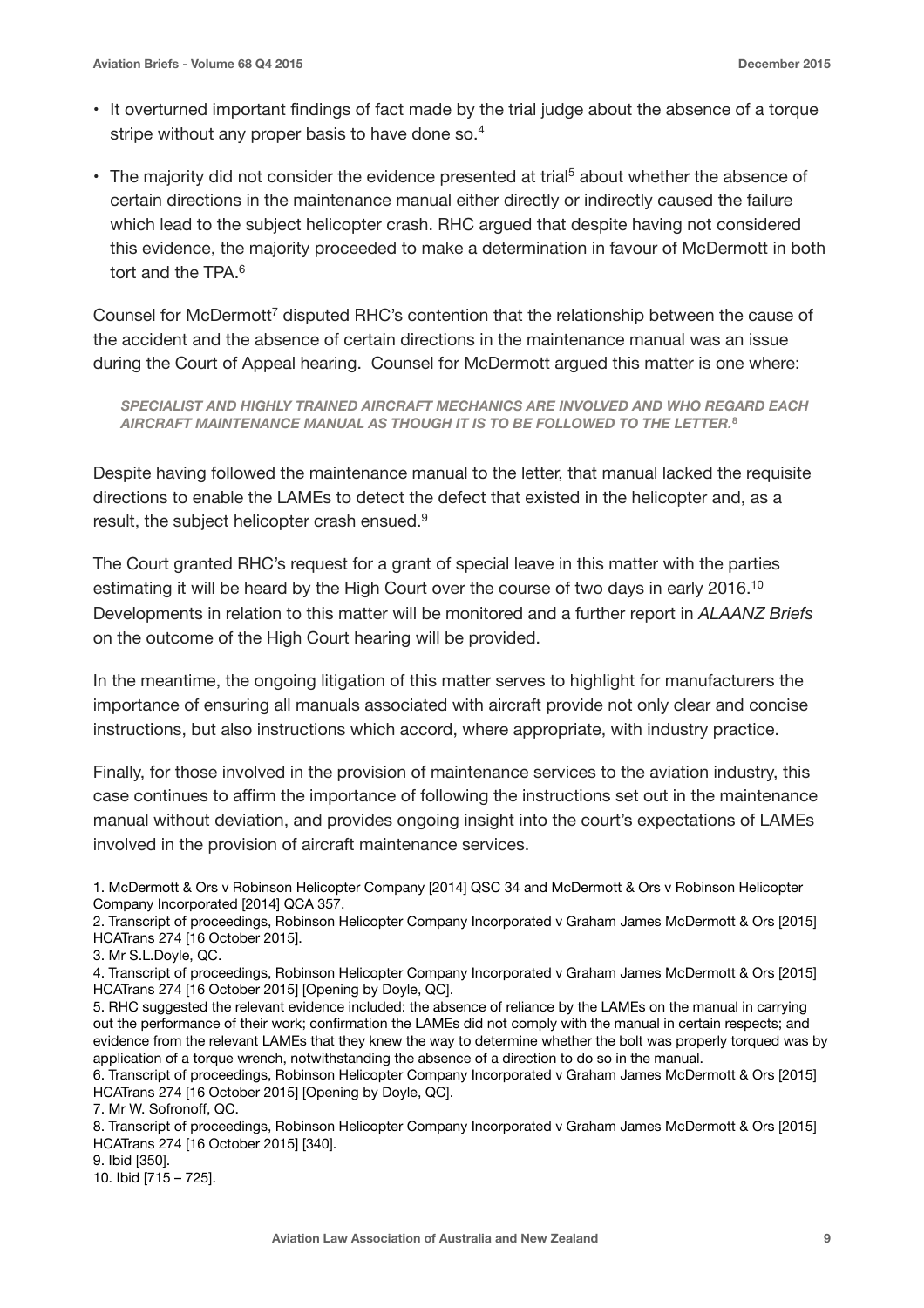### **Aviation has an emissions problem – and COP 21 can't (and won't) solve it**

#### **David Hodgkinson and Rebecca Johnston**

The aviation emissions problem is a significant one. Aviation is a growing source of emissions, and those emissions are largely unregulated. Emissions from aviation are increasing against a background of decreasing emissions (or, at least, emissions regulation) from many other industry sectors.

If global aviation was a country, its emissions would be ranked about seventh in the world, between Germany and South Korea on CO<sub>2</sub> emissions alone. Put another way, aviation's contribution to worldwide annual emissions could be as high as 8%.

And the International Civil Aviation Organization forecasts significant further emissions growth: against a 2006 baseline a 63-83% increase by 2020 is expected, and a 290-667% increase by 2050 (without accounting for more use of biofuels).

#### UN action on aviation emissions so far – no COP involvement

Under the Kyoto Protocol to the United Nations Framework Convention on Climate Change (**UNFCCC**), developed-state parties to the Protocol (including Australia) 'shall pursue limitation or reduction of emissions of greenhouse gases … from aviation … working through the International Civil Aviation Organization (**ICAO**).

In other words, aviation is excluded from (to date) the world's primary climate change instruments. It leaves the aviation emissions problem up to ICAO, a UN agency.

At ICAO's triennial assembly in 2013, an agreement was reached to proceed with a roadmap towards a decision to be taken in 2016 for implementation in 2020.

ICAO resolved to make a recommendation on a global scheme, including a means to take into account the 'special circumstances and respective capabilities' of different nations, and the mechanisms for the implementation of such a scheme from 2020 as part of a basket of measures. These include operational improvements and development of sustainable alternative fuels.

It is an agreement to agree. If everything goes to plan, from 2020 we might see a global marketbased mechanism – presumably an emissions trading scheme, although a (non-fuel) tax can't be ruled out – covering global aviation.

But that outcome is far from guaranteed. In effect, states have agreed to agree, and to keep talking at their next major meeting next year – and nothing more.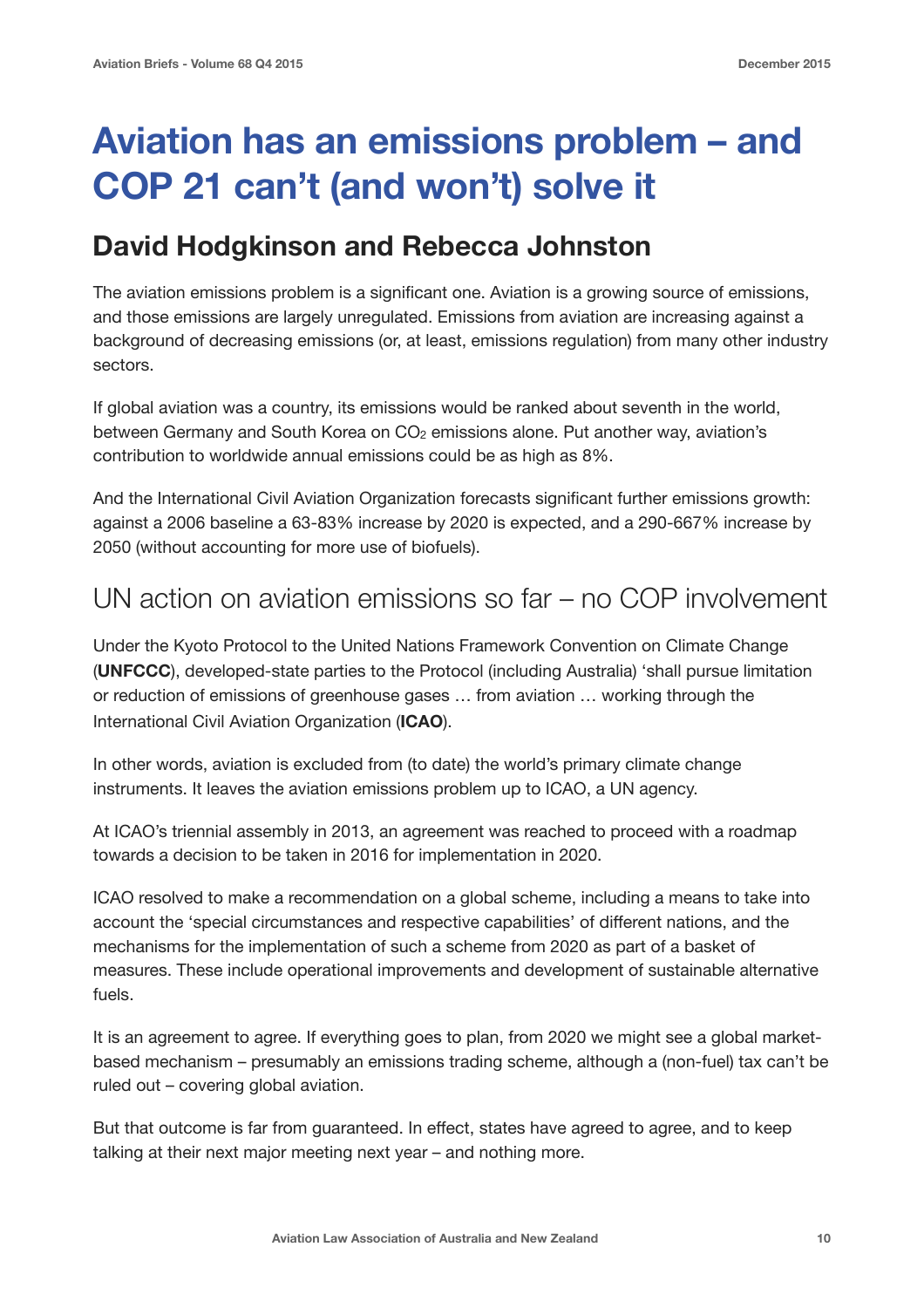#### COP 21 – aviation won't get off the ground

Given that ICAO is tasked with addressing the aviation emissions problem, aviation is most interesting in terms of references to it in successive draft versions of the UNFCCC Conference of the Parties climate change conference (**COP 21**) negotiating text and related documents.

The negotiating text for the agreement to be finalised in Paris in December stood at 90 pages after the UNFCCC Bonn meeting in August and September. It was essentially a compilation of state parties' proposals – it wasn't really negotiated. This text was subsequently reduced to just 20 pages in a 'non-paper' note dated 5 October 2015 but has now expanded to 51 pages as a result of the 19-23 October Bonn UNFCCC meeting.

In that 5 October draft note aviation was excluded. In the latest draft negotiating text (from the Bonn working group dated 23 October) - Article 3, 'Mitigation,' clause 19 – aviation is definitely included. Unsurprisingly, the clause – as expected – refers to ICAO as the appropriate UN agency to deal with the aviation emissions problem.

The only real uncertainty for aviation emissions at COP 21 is whether the words 'shall' or 'should' – which currently appear in square brackets in the negotiating text – or some other like word – will be used in relation to reduction of aviation emissions …

*Footnotes can be supplied on request.*

*David Hodgkinson and Rebecca Johnston will be providing reports, analysis and summaries on aviation live from COP 21 in Paris from 30 November to 13 December 2015. To subscribe contact [reception@hodgkinsonjohnston.com](mailto:reception@hodgkinsonjohnston.com).* 

### **Second Annual Australia and New Zealand Air Law Moot**

#### **Charles Giacco**

The second annual Australia and New Zealand Air Law Moot competition (**ANZALM**) was hosted by the TC Beirne School of Law at the University of Queensland, St Lucia campus, Brisbane, in late September 2015.

This year's ANZALM was facilitated by Associate Professor Peter Billings of the TC Beirne School of Law, University of Queensland, and ANZALM co-conveners Joseph Wheeler, Principal, International Aerospace Law and Policy Group and Charles Giacco, Lecturer, Victoria Law School, Victoria University, Melbourne.

The moot problem involved a hypothetical scenario concerning a New Zealand-manufactured civilian passenger aircraft operated by an Australian airline downed by a missile over Mount Taka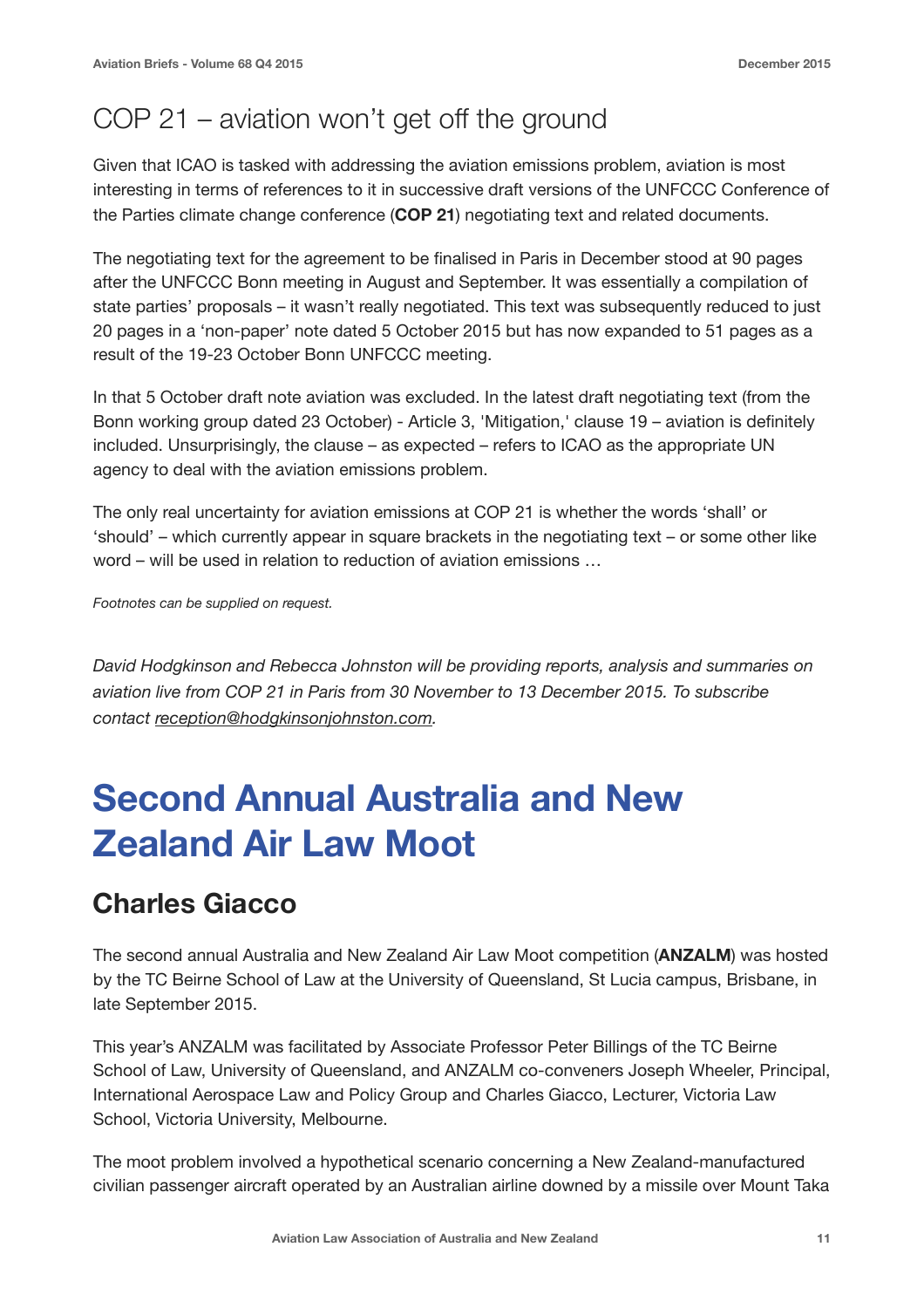Island, a disputed island within the South Pacific nation of the Kingdom of Takalae. The incident related to fictitious island nations located between Tonga and the Cook Islands - the Peoples' Republic of Grundana and the Kingdom of Takalae. The moot problem was largely based on the downing of MH17 over Ukraine in July 2014, and raised challenging international law issues.

The teams comprised law students from universities in Australia and New Zealand: Olivia Klinkum and Zared Wall Manning (University of Otago); Kate Thorogood and Alexander O'Hara (University of Queensland); Nicholas Porter and Michael Greenop (University of Auckland); andMikayla Brier-Mills and Alana Rennie (Bond University).

All teams performed to a very high standard; all judging panels commented favourably on the oral advocacy skills of the participants.

After three preliminary moots before judges with academic and legal practice backgrounds, the University of Auckland and the University of Queensland proceeded to the Grand Final.

The Grand Final was held at the Federal Court of Australia in Brisbane. The presiding judges (acting as the International Court of Justice) comprised the Hon. Justice Darryl Rangiah of the Federal Court of Australia; Mr Joseph Wheeler; and Gerrard Mullins, Barrister, Darrow Chambers. Congratulations go to the team from the University of Auckland who won the overall team title and prize for best written submissions.

This year's ANZALM events also included a seminar evening with presentations from Joseph Wheeler, who spoke about his experiences in recent air disasters and the limits of the Montreal Convention, and from Gerrard Mullins, who spoke about his experiences in some notable Australian aviation cases.

This year's Second Annual ANZALM was made possible with the generous support from ALAANZ and from: TC Beirne School of Law; McGill University Institute of Air and Space Law; Australian Federation of Air Pilots; and the International Aerospace Law & Policy Group.